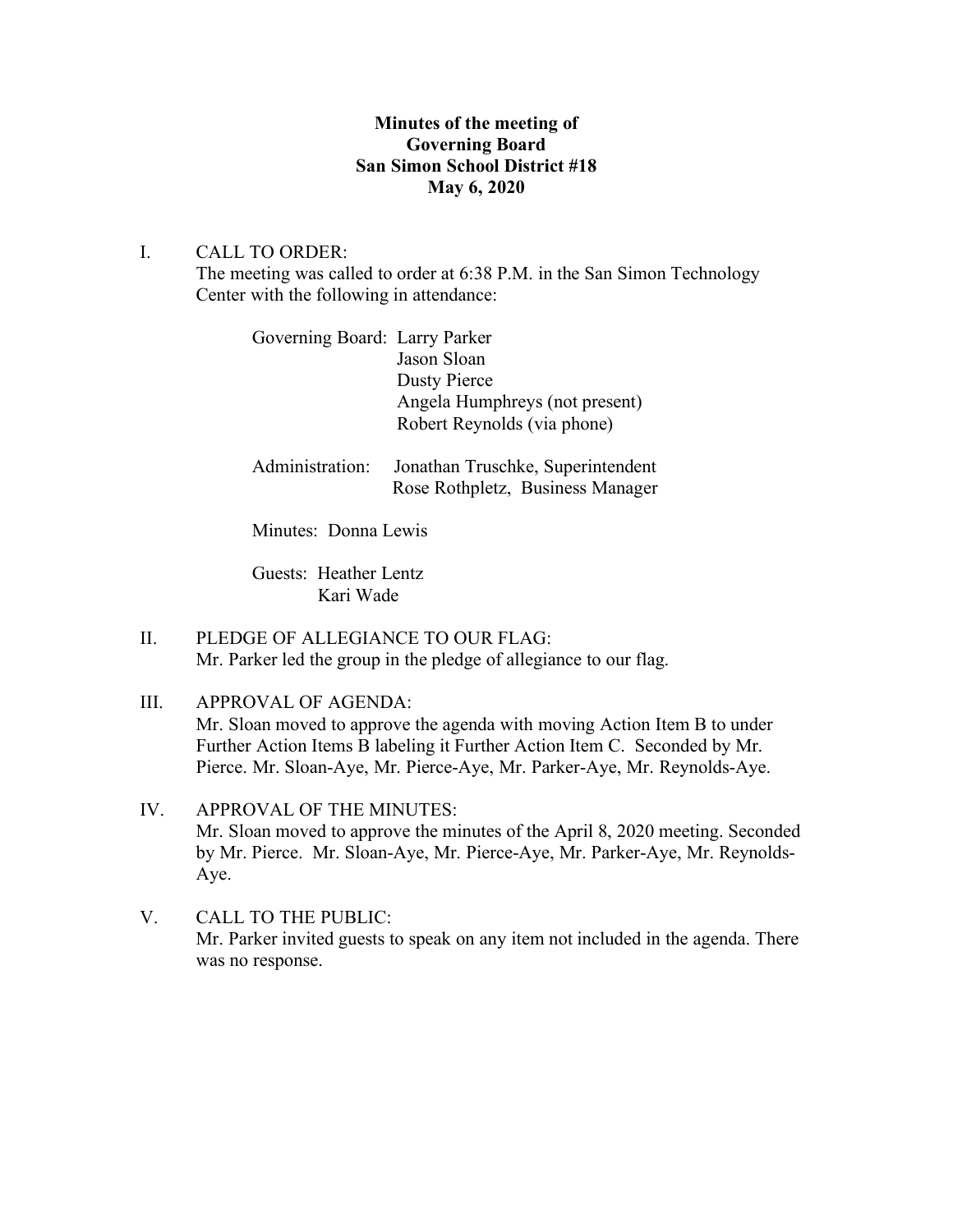#### VI. REPORTS:

- 6a. Mr. Truschke reported graduation will still be held on May 21 but changing the time to 6:00 PM. The graduation ceremony will be in front of the school with a graduation parade. It will also be broadcasted on Facebook Live. Mrs. Rothpletz & he have been working on the budget revision.
- 6b. Mrs. Rothpletz gave the Student Activities report which included deposits to the senior class for burrito sales and reimbursement from the student activit ies credit card for the senior trip. The seniors will be paying for their cap  $\&$  gowns out of their account and leave \$250 for graduation expenses. They will receive their \$100 deposit back and then the balance will be distributed among them. There were changes to the monthly budget report. She discussed the budget revision with the board and answered questions.

### VII. ACTION ITEMS:

- 7a. Mr. Sloan moved to approve the 2020 Expenditure Budget Revision. Seconded by Mr. Pierce. Mr. Sloan-Aye, Mr. Pierce-Aye, Mr. Parker-Aye Mr. Reynolds-Aye.
- 7b. Moved to Further Action Item C.
- 7c. Mr. Sloan moved to approve the San Simon Food Program Permanent Food Service Agreement. Seconded by Mr. Pierce. Mr. Sloan -Aye, Mr. Pierce- Aye, Mr. Parker-Aye, Mr. Reynolds-Aye.
- 7d. Mr. Sloan moved to maintain the "Top Five Priorities" for ASBA legislative agenda & add technology modernization and accessibility. Seconded by Mr. Pierce. Mr. Sloan-Aye, Mr. Pierce-Aye, Mr. Parker-Aye, Mr. Reynolds-Aye.
- 7e. Mr. Sloan moved to approve Forest Fee designation for furniture and equipment. Seconded by Mr. Pierce. Mr. Sloan-Aye, Mr. Pierce-Aye, Mr. Parker-Aye, Mr. Reynolds-Aye.

#### VIII. PERSONNEL:

- 8a. Mr. Sloan moved to go into executive session at 7:08 PM to discuss admini strative contracts. Seconded by Mr. Pierce. Mr. Sloan-Aye, Mr. Pierce-Aye, Mr. Parker-Aye, Mr. Reynolds-Aye. Open session resumed at 7:32 PM.
- IX. FURTHER ACTION ITEMS:
	- 9a. Mr. Sloan moved to approve Business Manager contract for Rose Rothpletz. Seconded by Mr. Pierce. Mr. Sloan-Aye, Mr. Pierce-Aye, Mr. Parker-Aye, Mr. Reynolds-Aye.